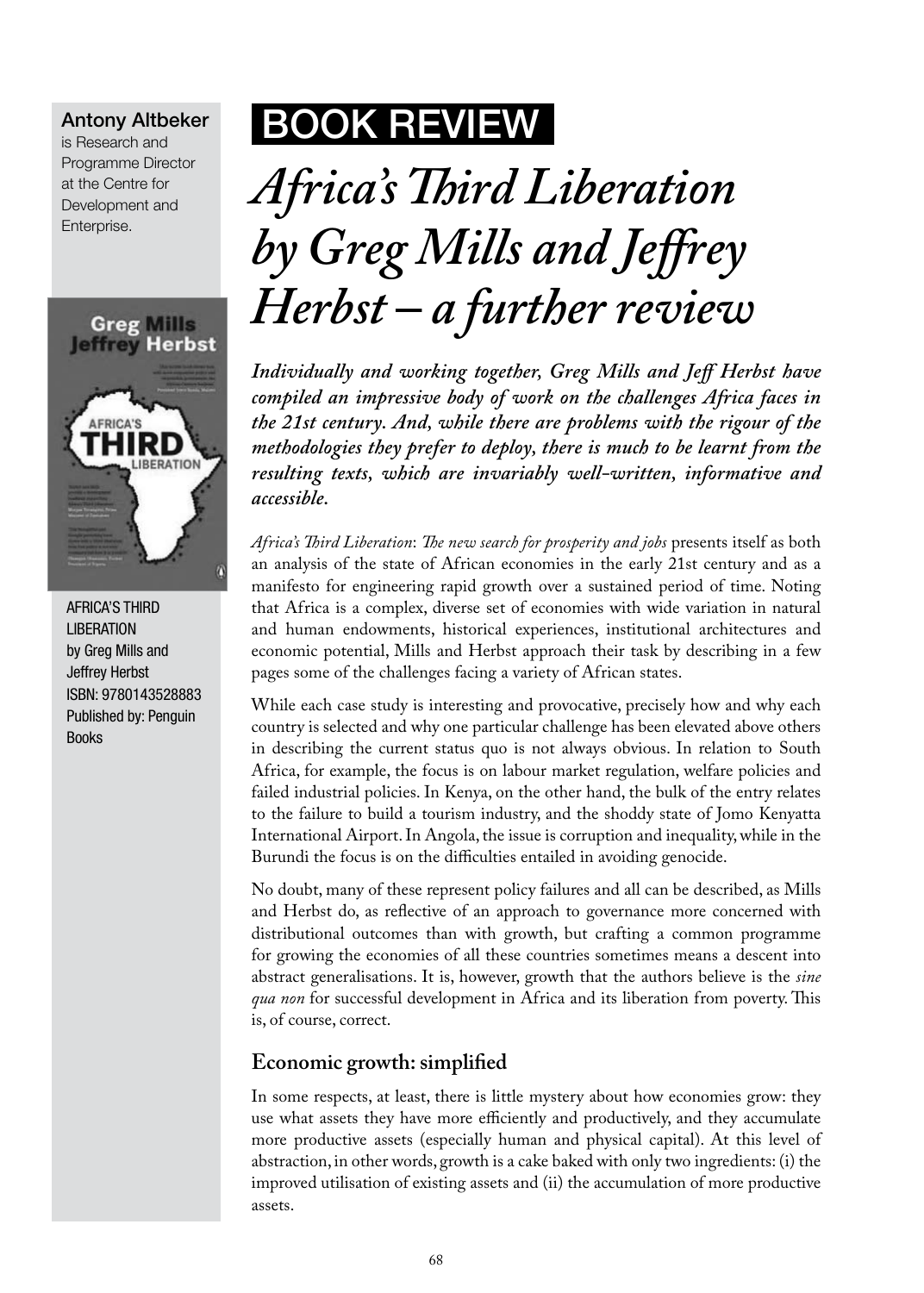If this is a simple recipe, there is further good news: at least in relation to the first ingredient – improved utilisation of existing assets – we generally know what needs to be done because it is almost always the case that free exchange in a market economy will result in productive assets being put to their most productive use. Having said that, creating a market economy that achieves this goal is not easy. It took humanity many thousands of years to develop key institutions – like private property and enforceable contracts – necessary for market economies to work well. Indeed, a great many societies (and most in Africa) have not done so, usually because vested interests have worked to prevent this from happening. Mills and Herbst are right to point to this as a key reason why African states have failed to grow faster, and, seen in this light, their insistence that states should "get out of the way" – that they would govern better by governing less – is not unreasonable.

Much more complicated, both conceptually and operationally, however, is the second ingredient in the recipe for growth: the accumulation of productive assets, most of which, in the absence of wars for control of populations and territory, would be human and physical capital. Here policy design and prescription is, I think, more difficult than Mills and Herbst allow. Their recipe consists of some macroeconomics (openness to trade, fiscal conservatism), a pro-business orientation by policy-makers, wage moderation, lots of "leadership", and some industrial policy (they don't

*In the absence of such an institution, the existence of which is a mirage in most African states, state intervention opens the doors for massive corruption and inefficiency, which drains countries' potential to develop rather than promoting it.*

like governments' trying to pick winners but seem to favour special economic zones buttressed with lots of tax and trade incentives to help get countries into low-end, labour-intensive manufactures).

No doubt, there is a lot that can be achieved like this, especially if it results in moving labour from unemployment or low productivity agriculture and services into more productive employment in manufacturing. But, impressive as the many case studies the authors offer of more-or-less successful policy development in South East Asia, the Middle East and Central America, one cannot help but feel that these examples – which produce 15,000 jobs here, 50,000 there, will barely touch sides in Sub-Saharan Africa. This is a region, after all, where some 60 million jobs are needed today just to get the proportion of adults into paid employees up to the global norm of 27%. The world market for underpants and cheap T-shirts isn't big enough for that. No, over the long-term, these countries need to accumulate new assets if they to grow sustainably. But achieving this requires confronting deeprooted coordination failures which are unlikely to be resolved simply through sound macroeconomics and tax incentives.

### **Capital accumulation and coordination failures**

Consider, for a moment, the act of faith involved in commissioning the construction of a thirty-storey skyscraper in downtown Nairobi. In the best case scenario, and assuming that that the land, skills and technology are all available to construct the edifice, investment a building of that kind would be paid off over many, many years. That being so, an investor interested in such a project would have to be reasonably confident that Kenya's economic development over the next few decades would be such that occupancy levels would hold up and rents would be paid. But how could he be?